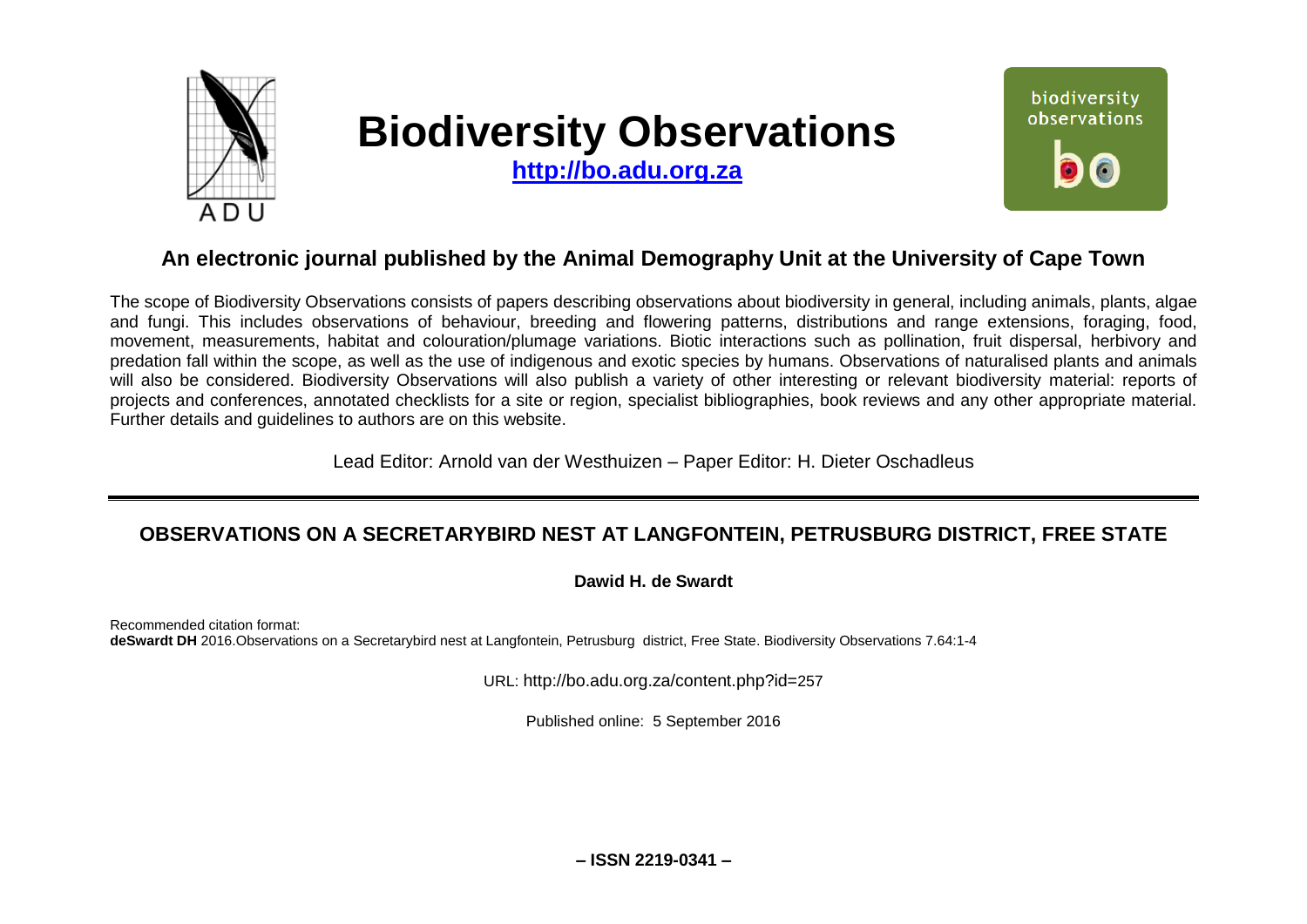## **AFRING NEWS / BREEDING BIOLOGY**

## **OBSERVATIONS ON A SECRETARYBIRD NEST AT LANGFONTEIN, PETRUSBURG DISTRICT, FREE STATE**

*Dawid H. de Swardt*

Department of Ornithology, National Museum, PO Box 266, Bloemfontein 9300, South Africa

\*Corresponding author: dawie@nasmus.co.za

#### **Introduction**

Breeding observations on Secretarybirds *Sagittarius serpentarius* in the Free State, South Africa, are well documented (de Swardt 2002, 2007). During 2009 a project was initiated to fit patagial tags on Secretarybird nestlings in the Free State and Eastern Cape for individual recognition (de Swardt & van der Westhuizen 2010). So far at least 3 patagial tagged birds were recovered or resighted away from their ringing sites (unpbl. data). BirdLife SA recently started to monitor Secretarybirds and to fit nestlings with satellite transmitters (see [http://www.birdlife.org.za/conservation/terrestrial-bird](http://www.birdlife.org.za/conservation/terrestrial-bird-conservation/threatened-species/secretarybird)[conservation/threatened-species/secretarybird\)](http://www.birdlife.org.za/conservation/terrestrial-bird-conservation/threatened-species/secretarybird). As part of the project, notifications were made to the project leader of BLSA Secretarybird project (Ernst Retief) about nests which were located in the Bloemfontein area and Free State Province and attempts were made to visit the nest sites and later to ring and (if applicable) to fit satellite transmitters to the nestlings.

During December 2013 Birdlife Free State members notified me about a nest on a farm in the Koffiefontein district. The nest was visited in early January 2014 to monitor the nest. It was estimated that the chick could be ringed during the last week of January 2014.



**Fig. 1.** Location of the Secretarybird nest site on the Petrusburg – Koffiefontein road. Nest tree indicated by an arrow.



**Fig. 2.** Closer view of Secretarybird nest on top of *Vachellia* tree. The nest is 6.5 m in the centre of the crown of the tree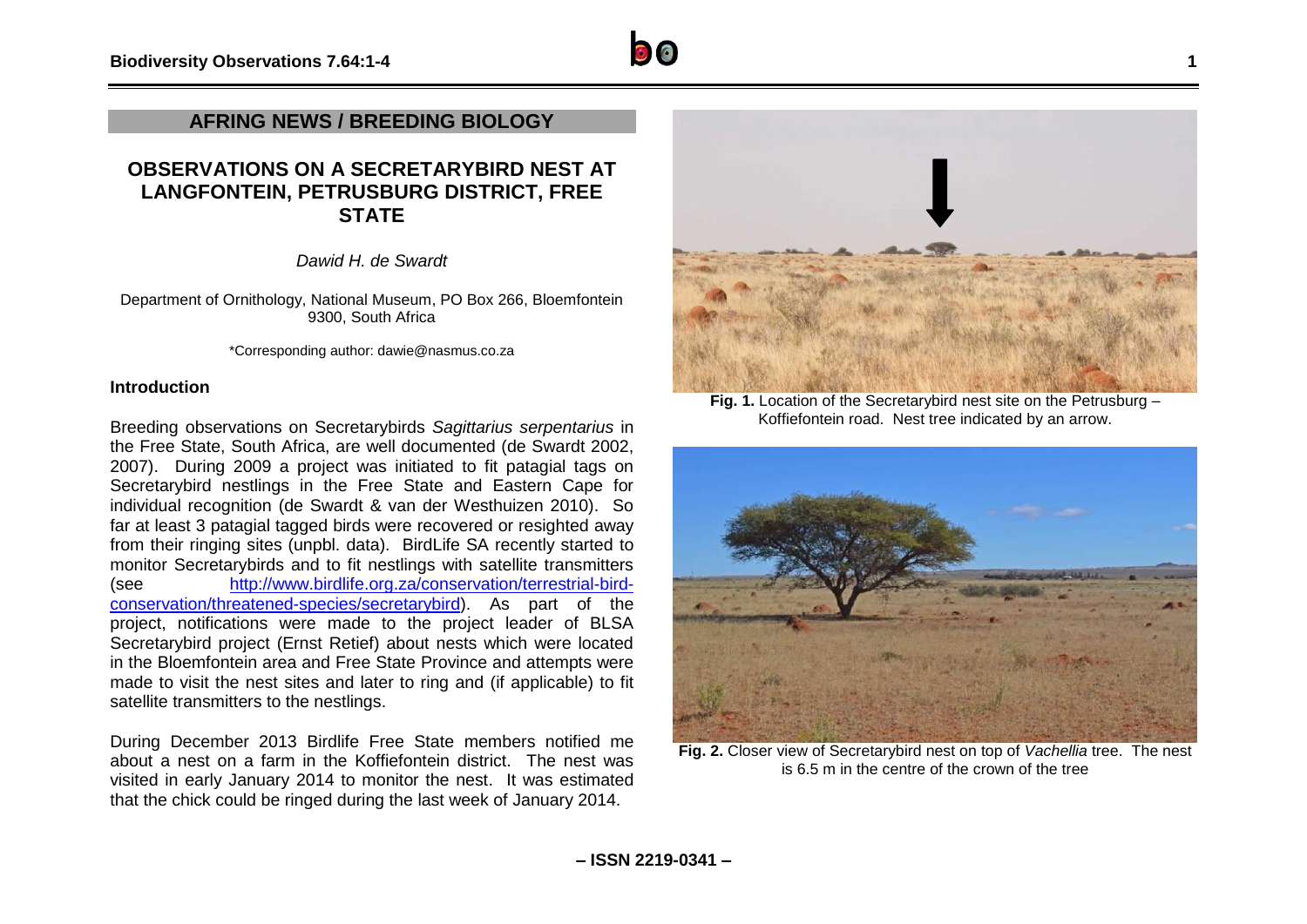

On 31 January 2014 the Koffiefontein nest site was visited (accompanied by Sandra Bishop) to join Ernst Retief (BLSA) and a representative of Petra Diamonds at Koffiefontein to ring the chick and to fit the transmitter on the nestling (see Bishop 2014).

#### **Langfontein/Petrusburg nest**

This note reports on another nest located outside Petrusburg in January 2014 and attempts were made to monitor the nest for several months. En route to the Koffiefontein nest site I stopped to start a SABAP2 list of a pentad (2910\_2515) outside Petrusburg. While scanning the area, I observed a pair of Secretarybirds on top of a large *Vachellia* tree about a kilometer from the tarred road (Figure 1) and realized that the tree could contain a nest. The nest was on the farm Langfontein (29° 10' 23.2"S; 25° 20' 21.8"E) about 10 kilometres outside Petrusburg. Arriving at the nest tree, the adults were still in vicinity of the tree and I observed one bird carry a stick to the tree. I could see the beginning of the nest construction and a few sticks in the canopy of the tree. Secretarybird feathers and white "dung" were lying under the tree, given indications of possible roosting or nesting. With high hopes I left the area, not thinking of the possibility to revisit the nest site again.

The Langfontein nest site was revisited on 16 May 2014 and while driving on the Petrusburg – Koffiefontein road, the adult pair was seen standing on top of the nest tree. Access was later obtained to visit the nest site and the completed nest in the *Vachellia* spp. tree could be seen from below. From the side, the tail of a sitting Secretarybird was also visible. The nest was at least 6.5 m high in the centre of the canopy of the tree (Figure 2) and I had to revisit the nest with a ladder to see its possible contents. It was not possible to estimate an exact nest building period as Dean & Simmons (2005) mention that the adult pair can roost on nest tree for several months before the first eggs are laid. At this time (16 May), the nest was

already completed after 14 – 15 weeks after first discovery during the last week of January 2014. A follow-up visit was made on 28 May my ladder was placed on top of the vehicle and with the help of my nest mirror I could see that no eggs were yet laid. The pair was seen standing on the nest from far, probably during the period when final nest material was added. It is also known that females sit on nest for at least two weeks before egg laying starts (Steyn 1982).

On 29 August 2014 the nest site was visited with the assistance of the farmer (Stefan Bester) and we used his Tractor-Loader-Backhoe (TLB) to get access to the nest (the ladder standing in the "bak" of the TLB (Figure 3). The adult was sitting very tight on the nest (and lying low – I could not see the bird). When the bird flushed, a clutch of 3 eggs was seen in the nest pad. A follow-up visit was again made on 26 September and only one chick hatched from the 3 egg clutch. The chick was estimated to be about a week old (Figure 4). 2014 experienced a dry year with low rainfall in the southern and western Free State, resulting in food shortages, so it was not surprising that only one chick hatched.

On 6 November 2014 the nest was revisited again to ring the nestling (the chick now about 7 weeks) in the nest with ring no. 9A54335. No patagial tags could be fitted when it was older as access to the nest then was with the ladder on top of a cattle truck and the chick could not be removed from the nest for handling. The chick also showed interesting behaviour, standing on its heels with open wings and giving croaking calls (Figure 5). This behaviour was observed in previous nests in the Bloemfontein area (de Swardt 1990)

Dean & Simmons (2005) and Tarboton (2011) only provided nest descriptions, nest tree sites and nest measurements in Secretarybird nests without referring to nest building periods. Although the nest was located early during the nest building stage (the pair had just started to lay sticks in nest tree), no confirmed data about the nest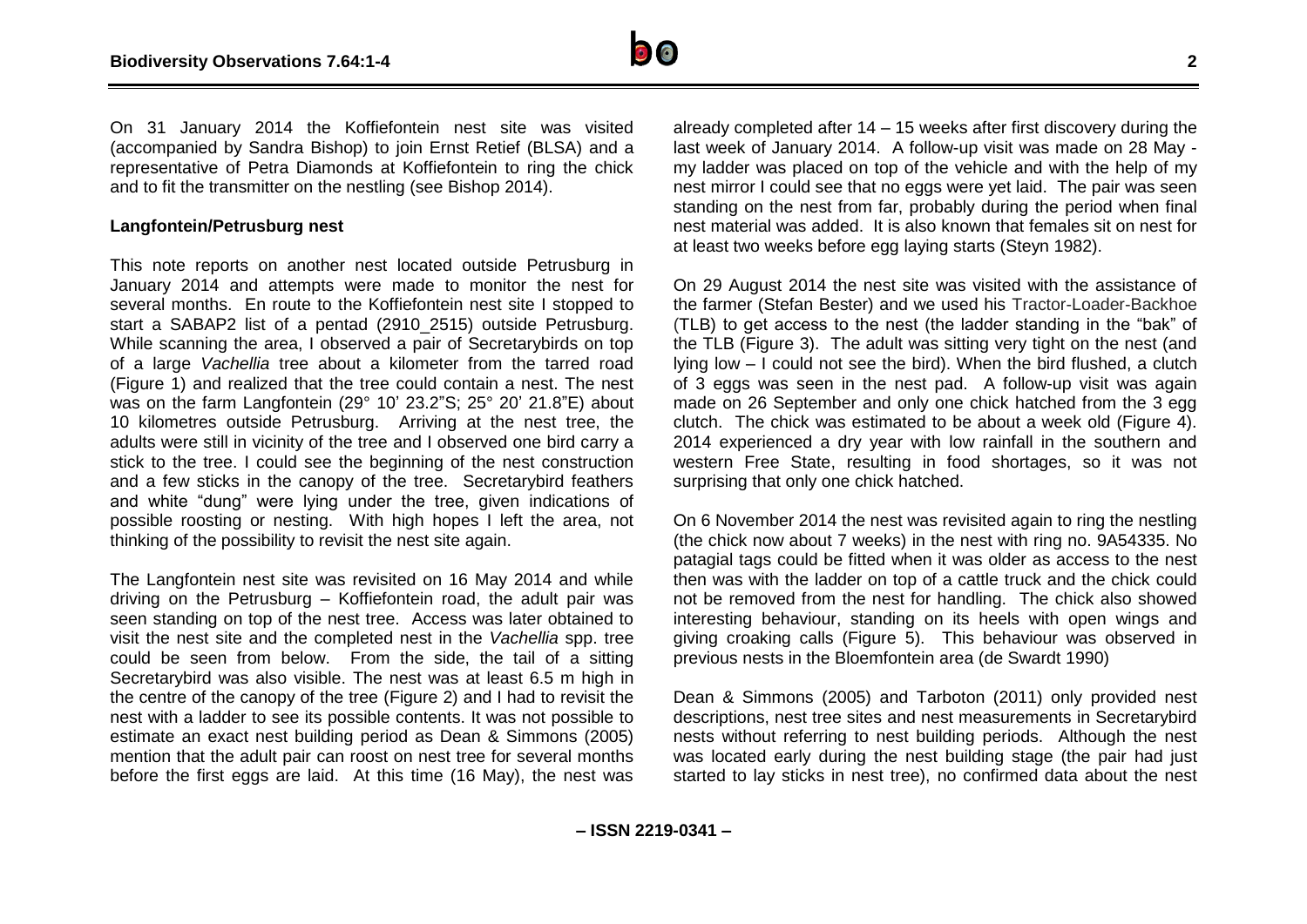

building period could be collected. The nest was already completed (with no eggs in it) on the first visit in late May 2014, so the nest completion date is unknown.



**Fig. 3.** It was quite an effort to reach the nest. Thanks to the assistance of the farmer with every visit I was able to reach it withstanding with ladder on TLB or cattle truck! (photo: Volksblad)



**Fig. 4.** Only one egg hatched from a 3 egg clutch. The Secretarybird nestling was about a week old on 26 September 2014. During this visit the female was still sitting covering the chick.

### **References**

**Bishop SD** 2014. Petra Secretarybird. Sakabula 46: 5-7.

**De Swardt DH** 1990. Growth and behaviour of Secretarybird nestling. Gabar 5:22.

**De Swardt DH** 2002. Breeding observations on the nest of a Secretarybird. Bird Numbers 11: 29-31.

**De Swardt DH** 2007. Another record of a Secretarybird *Sagittarius serpentarius* raising three nestlings in the Free State, South Africa. Gabar 18: 9-14.